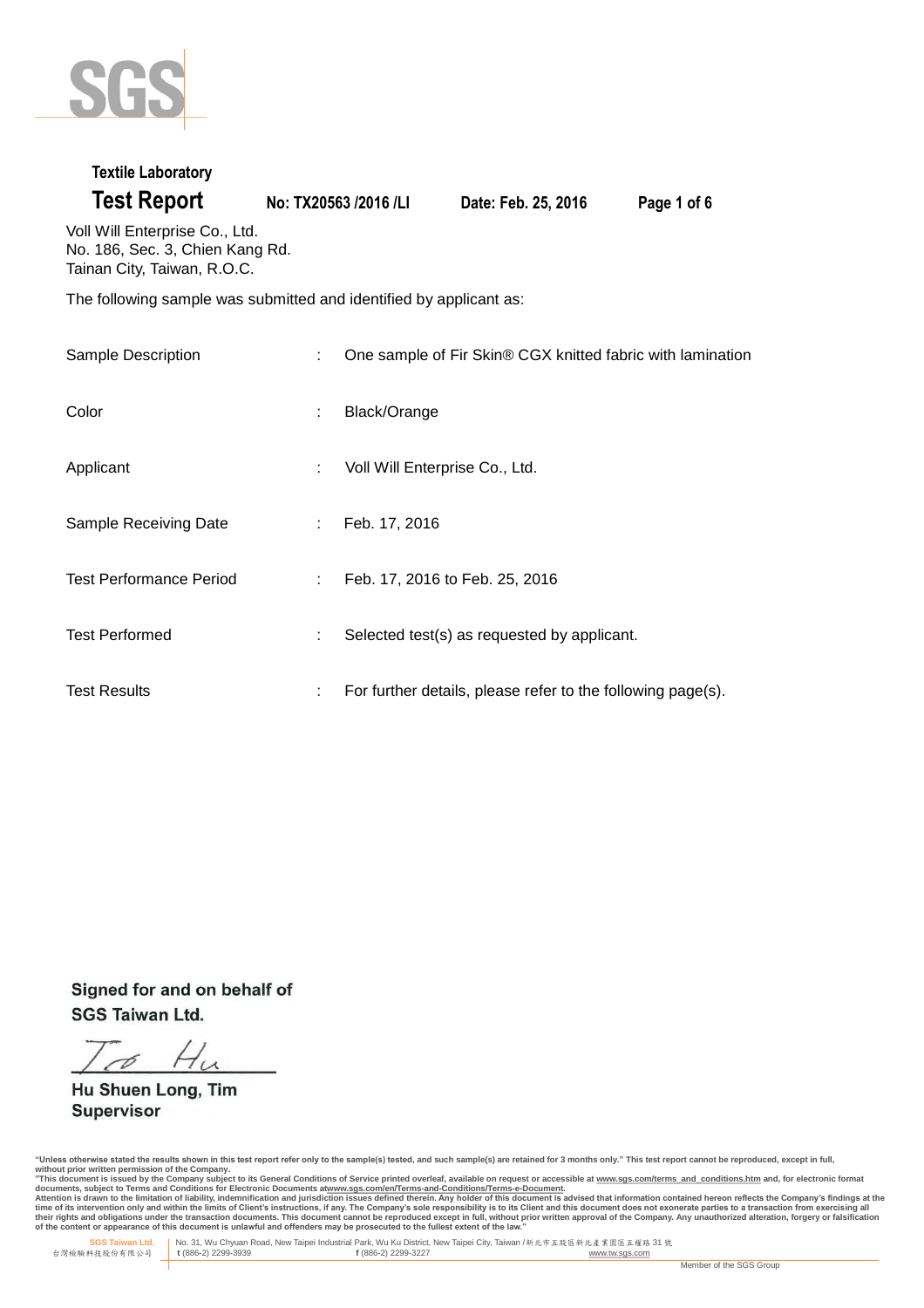

## **Textile Laboratory Test Report No: TX20563 /2016 /LI Date: Feb. 25, 2016 Page 2 of 6**

Test Results:

### **Cadmium**

Test Method: With reference to IEC 62321-5:2013 - Analysis was conducted with Inductively Coupled Plasma (ICP).

|              | Result  |
|--------------|---------|
|              | (mg/kg) |
|              |         |
| Cadmium (Cd) | ND      |

Sample Description: 1. Black/Orange Fir Skin® CGX knitted fabric with lamination

| Note:   | $ND = Not$ Detected                 |
|---------|-------------------------------------|
|         | Detection limit = $2 \text{ mg/kg}$ |
| Remark: | Test was conducted in single trial. |

### **Lead**

Test Method: With reference to IEC 62321-5: 2013. Analysis was conducted by Inductively Coupled Plasma (ICP).

| Result         |
|----------------|
| <u>(mg/kg)</u> |
| 1              |
| ND             |

Lead (Pb)

Sample Description: 1. Black/Orange Fir Skin® CGX knitted fabric with lamination

Note: ND = Not Detected Detection limit  $= 2$  mg/kg

"Unless otherwise stated the results shown in this test report refer only to the sample(s) tested, and such sample(s) are retained for 3 months only." This test report cannot be reproduced, except in full, **without prior written permission of the Company.** 

"This document is issued by the Company subject to its General Conditions of Service printed overleaf, available on request or accessible at <u>www.sqs.com/terms and conditions.htm</u> and, for electronic format<br>documents, subj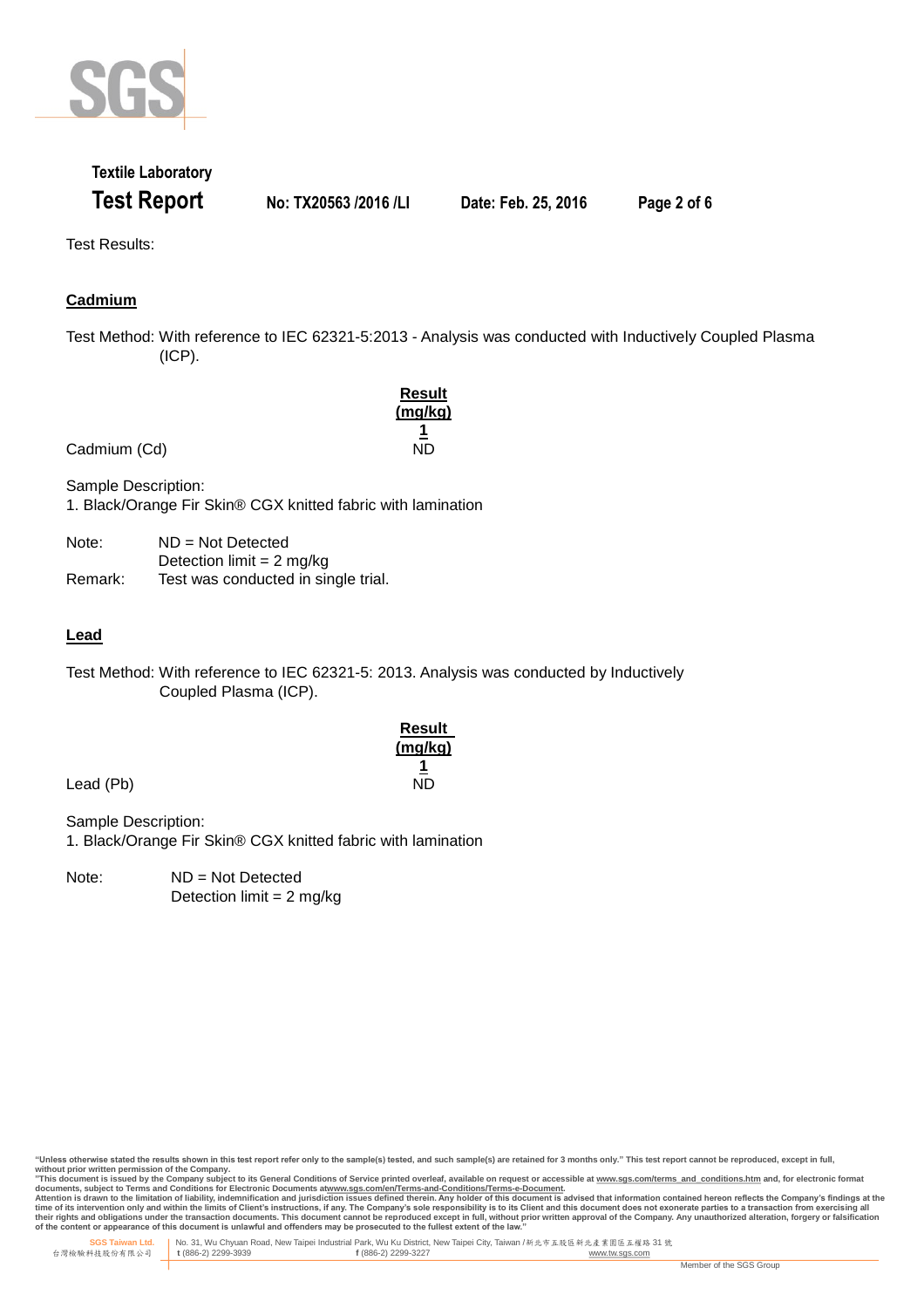

## **Textile Laboratory Test Report No: TX20563 /2016 /LI Date: Feb. 25, 2016 Page 3 of 6**

Test Results:

### **Mercury**

Test Method: With reference to IEC 62321-4: 2013. Analysis was conducted by Inductively Coupled Plasma (ICP)

|              | <b>Result</b><br>(mg/kg) |
|--------------|--------------------------|
| Mercury (Hg) | 1<br>ND                  |

Sample Description: 1. Black/Orange Fir Skin® CGX knitted fabric with lamination

Note: ND = Not Detected **Detection limit = 2 mg/kg**

### **Chromium VI**

Test Method: With reference to IEC 62321: 2008. Analysis was conducted by UV/VIS Spectrometry.

| <b>Result</b> |
|---------------|
| (mq/kg)       |
|               |
| 3.39          |

Chromium (VI)

Sample Description:

1. Black/Orange Fir Skin® CGX knitted fabric with lamination

Note: Detection Limit = 2 mg/kg

"Unless otherwise stated the results shown in this test report refer only to the sample(s) tested, and such sample(s) are retained for 3 months only." This test report cannot be reproduced, except in full,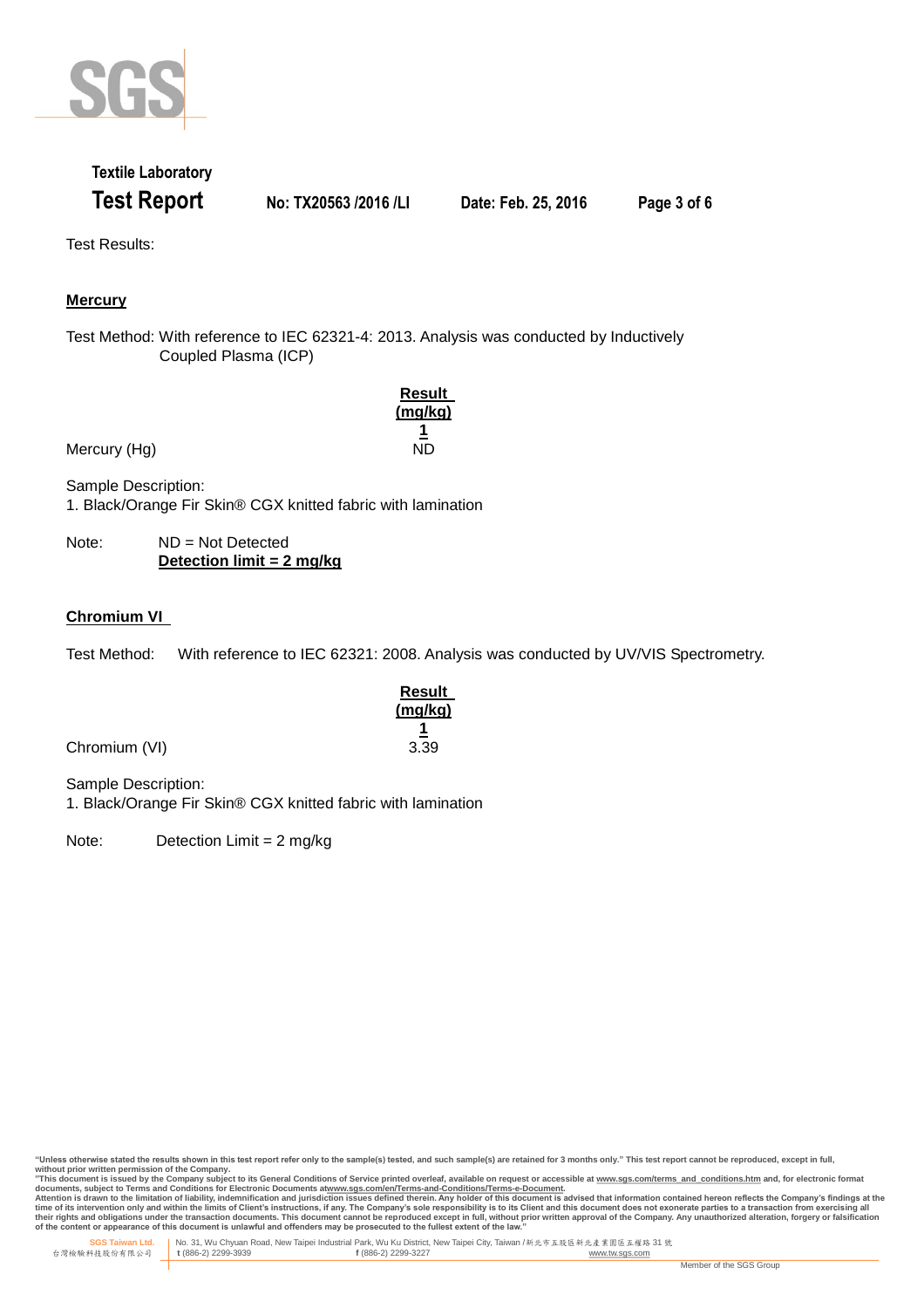

# **Textile Laboratory Test Report No: TX20563 /2016 /LI Date: Feb. 25, 2016 Page 4 of 6**

Test Results:

#### **Polybrominated Biphenyls (PBBs)**

Test Method: With reference to IEC 62321-6: 2015. Analysis was conducted by GC-MS.

| <b>Compounds</b>   | <b>Result</b> |
|--------------------|---------------|
|                    | (mg/kg)       |
|                    | 1             |
| Monobromobiphenyl  | ND            |
| Dibromobiphenyl    | ND            |
| Tribromobiphenyl   | ND            |
| Tetrabromobiphenyl | ND            |
| Pentabromobiphenyl | ND            |
| Hexabromobiphenyl  | ND            |
| Heptabromobiphenyl | ND            |
| Octabromobiphenyl  | ND            |
| Nonabromobiphenyl  | ND            |
| Decabromobiphenyl  | ND            |
| Sum of PBBs        | ND            |

Sample Description:

1. Black/Orange Fir Skin® CGX knitted fabric with lamination

Note: ND = Not Detected Detection limit  $= 5$  mg/kg

"Unless otherwise stated the results shown in this test report refer only to the sample(s) tested, and such sample(s) are retained for 3 months only." This test report cannot be reproduced, except in full,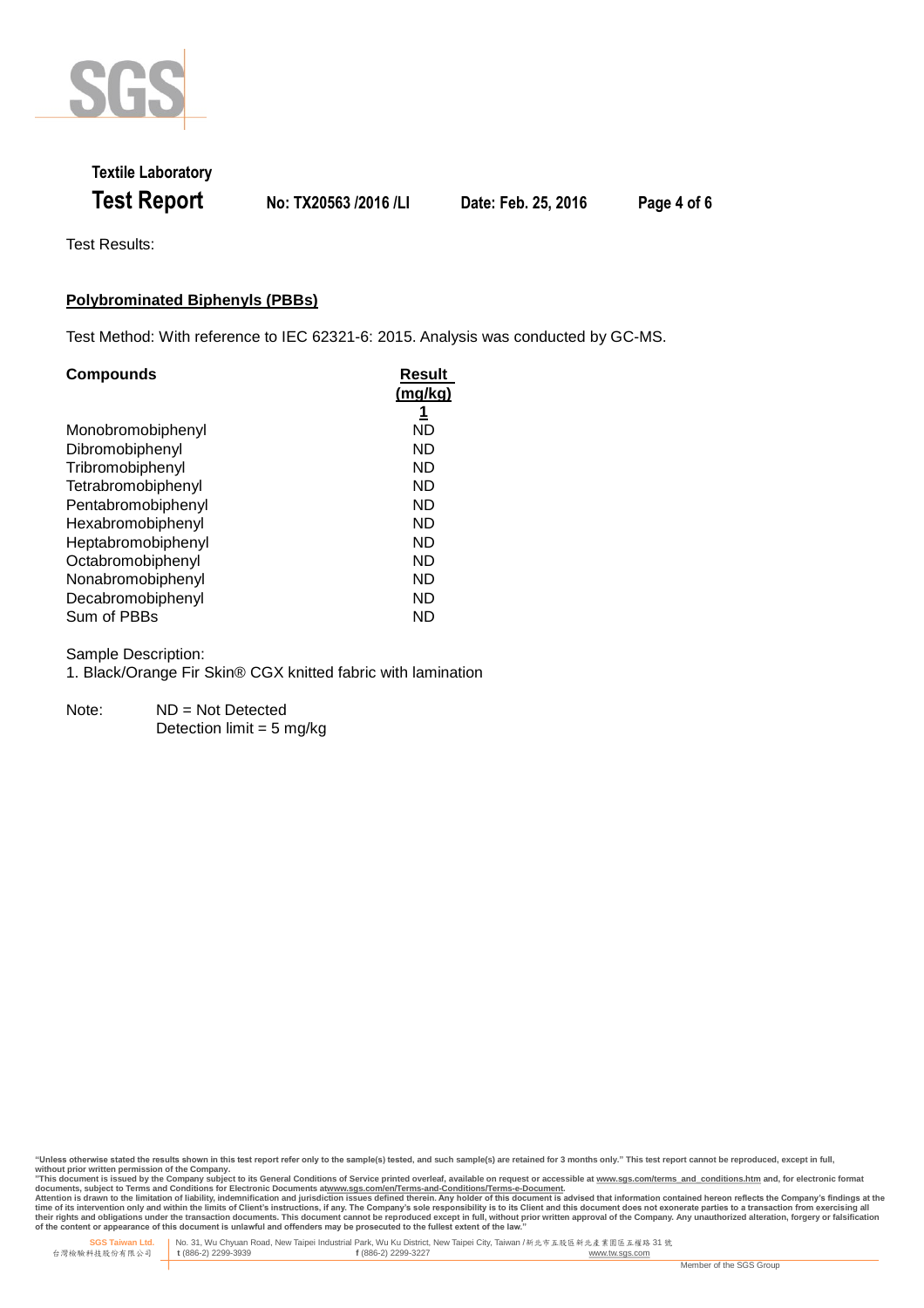

## **Textile Laboratory Test Report No: TX20563 /2016 /LI Date: Feb. 25, 2016 Page 5 of 6**

Test Results:

### **Polybrominated Biphenyl Ethers (PBDEs)**

Test Method: With reference to IEC 62321-6: 2015. Analysis was conducted by GC-MS.

| <b>Compounds</b>         | Result<br>(mg/kg) |
|--------------------------|-------------------|
|                          | <u>1</u>          |
| Monobromobiphenyl ether  | ND                |
| Dibromobiphenyl ether    | ND                |
| Tribromobiphenyl ether   | ND                |
| Tetrabromobiphenyl ether | ND                |
| Pentabromobiphenyl ether | ND                |
| Hexabromobiphenyl ether  | ND                |
| Heptabromobiphenyl ether | ND                |
| Octabromobiphenyl ether  | ND                |
| Nonabromobiphenyl ether  | ND                |
| Decabromobiphenyl ether  | ND                |
| Sum of PBDEs             | ND                |

Sample Description: 1. Black/Orange Fir Skin® CGX knitted fabric with lamination

Note: ND = Not Detected Detection limit =  $5 \text{ ma/ka}$ 

#### **Phthalates**

Test Method: As according to IEC 62321-8(111/321/CD). Analysis was conducted by GC-MS.

| <b>Compounds</b>                    | Result<br>(mg/kg) |
|-------------------------------------|-------------------|
| Dibutyl Phthalate (DBP)             | ND                |
| Benzylbutyl Phthalate (BBP)         | ND                |
| Bis-(2-ethylhexyl) Phthalate (DEHP) | ND                |
| Diisobutyl phthalate (DIBP)         | ND                |
| Diisononyl Phthalate (DINP)         | ND                |
| Di-n-octyl Phthalate (DNOP)         | ND                |
| Diisodecyl Phthalate (DIDP)         | ND                |

Sample Description:

1. Black/Orange Fir Skin® CGX knitted fabric with lamination

Note: ND = Not detected Detection limit: 50 mg/kg

<sup>&</sup>quot;Unless otherwise stated the results shown in this test report refer only to the sample(s) tested, and such sample(s) are retained for 3 months only." This test report cannot be reproduced, except in full,

without prior written permission of the Company.<br>"This document is issued by the Company subject to its General Conditions of Service printed overleaf, available on request or accessible at <u>www.sqs.com/terms and condition</u>